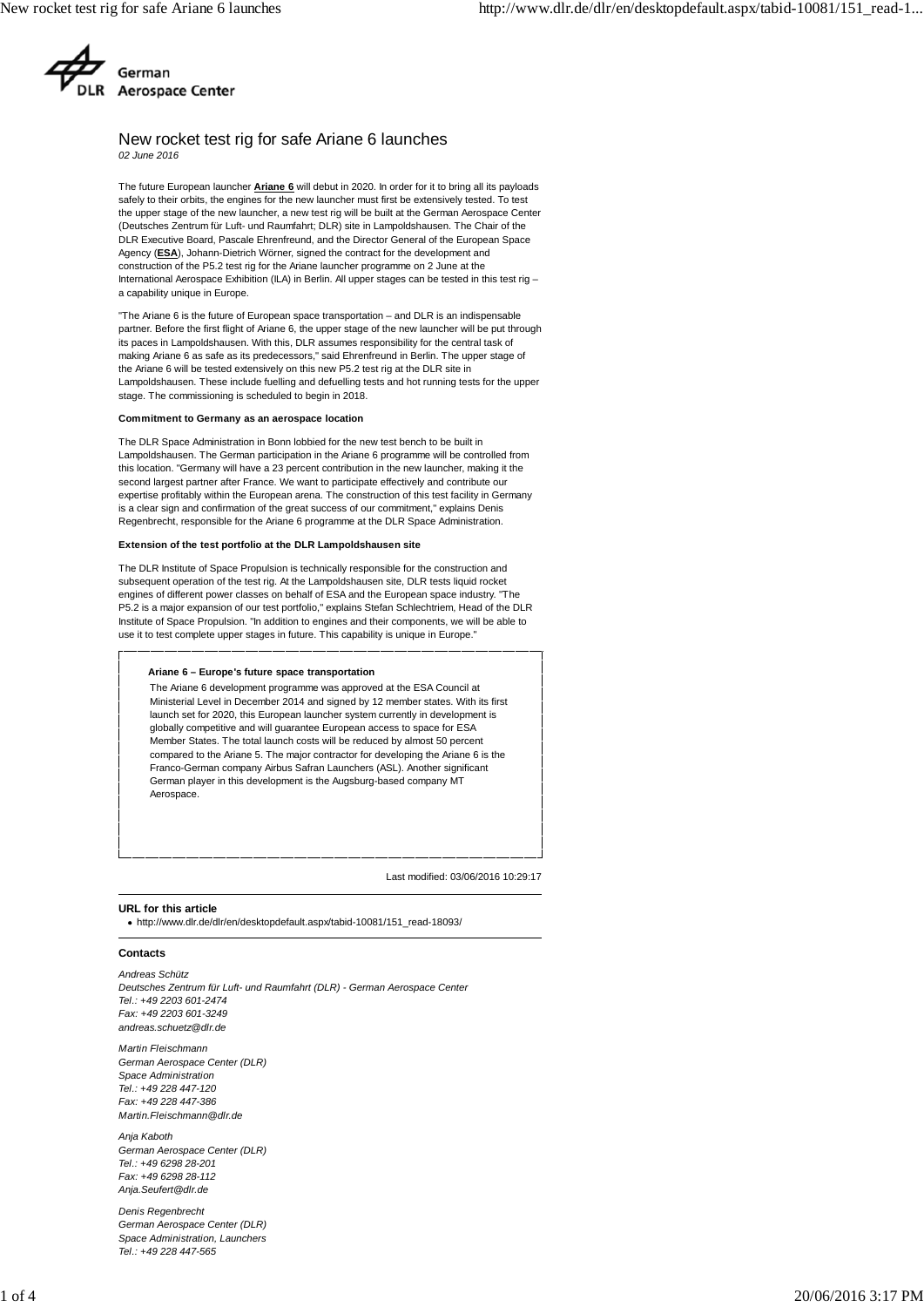*Fax: +49 228 447-706 denis.regenbrecht@dlr.de*

*Prof. Dr. Stefan Schlechtriem German Aerospace Center (DLR) DLR Institute of Space Propulsion, Director Tel.: +49 6298 28-203 stefan.schlechtriem@dlr.de*





What it will look like – the test rig P5.2. The upper stage of the Ariane 6 will be tested extensively on this new test rig at the DLR site in Lampoldshausen. These include fuelling and defuelling tests and hot running tests for the upper stage. The commissioning is scheduled to begin in 2018.

### Credit: DLR (CC-BY 3.0).

## **Pascale Ehrenfreund and Johann-Dietrich Wörner sign the contract**



The Chair of the DLR Executive Board, Pascale Ehrenfreund, and the Director General of the European Space Agency (ESA), Johann-Dietrich Wörner, signed the contract for the development and construction of the P5.2 test rig for the Ariane launcher programme on 2 June at the International Aerospace Exhibition (ILA) in Berlin.

Credit: DLR (CC-BY 3.0).

## **Exterior of the P4.1 test rig**



The new Vinci upper stage engine is being tested in test rig P4.1 at the DLR site in Lampoldshausen as part of the Ariane 6 programme. This campaign is an important milestone for the development of future European launchers; their flexibility will be greatly enhanced with the re-ignitable engine. DLR conducted hot running tests on Vinci under space conditions using self-developed steam generators. During this test, the engine was ignited three times and can burn for up to 820 seconds during an experiment in a vacuum at less than six millibars. A maximum of five ignitions are possible. The test campaign began on 4 May, 2016 and will last until September 2016. The first launch of an Ariane 6 is planned for 2020.